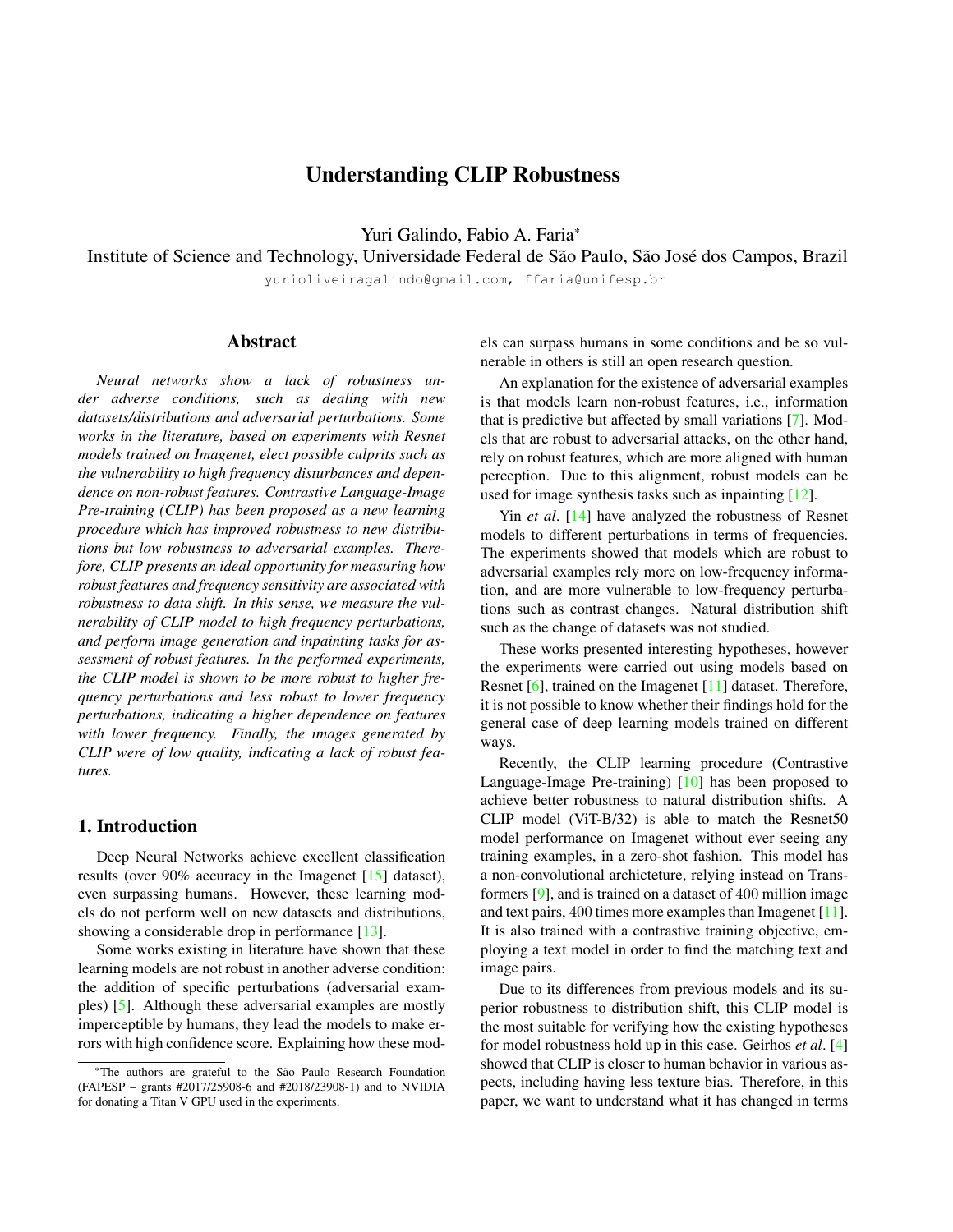of frequency vulnerability and feature robustness.

### 2. Experimental Methodology

In this section, we performed the experiments using CLIP ViT-B/32 as a zero-shot classifier. It received the images as usual and text prompts in the format "a photo of a *class*", for each possible class of the dataset. For the Imagenet100 dataset, in which each class corresponds to various names, we selected only the first given name. This procedure matches Resnet50 accuracy.

#### 2.1. Frequency sensitivity

This experiment measures the accuracy of the model for perturbations of different frequencies. We build the "Fourier heat map" described in [\[14\]](#page-3-5).

The Fourier basis vector  $(i, j)$  is the image  $U_{i,j}$  with norm 1 such that the discrete Fourier transform of the image,  $DFT(U_{i,j})$ , has the element  $(i,j)$  different from 0 and all other elements equal to  $0$  [\[1\]](#page-3-11). For each image  $X$  of the validation set and each Fourier basis vector  $(i, j)$ , we obtain a perturbed version  $\tilde{X}_{i,j}$  of the image for that specific frequency vector. This is described on the Equation [1,](#page-1-0) in which r is randomly chosen as  $-1$  or 1 and v is the norm of the perturbation. As in [\[14\]](#page-3-5), we used  $v = 4.0$  for CIFAR10 and  $v = 15.7$  for Imagenet.

$$
\tilde{X}_{i,j} = X + r \nu U_{i,j} \tag{1}
$$

<span id="page-1-0"></span>We then measure the accuracy obtained by the model averaged over the images perturbed with this Fourier basis vector  $(i, j)$ , which corresponds to the point  $(i, j)$  of our graph, centered on the origin. By obtaining the accuracy for the perturbation of all Fourier basis vectors, we can observe how the model behaves for perturbations of the whole frequency spectrum.

We performed this experiment on the test set of the CI-FAR10 dataset [\[8\]](#page-3-12), consisting of 10; 000 images with dimensions of  $32 \times 32$  divided in 10 categories, and on the Imagenet100 validation set, consisting of a subset of the Imagenet dataset composed of 100 randomly selected cate-gories <sup>[1](#page-1-1)</sup>. The images have dimensions of  $224 \times 224$ , with 50 examples per category. For the Imagenet experiments, we build a heatmap of size  $63 \times 63$ , discarding the higher frequencies. This is done to replicate the heatmaps produced in the original paper [\[14\]](#page-3-5) and better observe the frequencies used by the models. Experiments were built upon an existing implementation <sup>[2](#page-1-2)</sup>.

### 2.2. Robust Features

This experiment is qualitative, and aims to verify visually the quality of the features learned by the model. We follow the experimental methodology for inpainting and image generation described in [\[12\]](#page-3-4). Experiments were built upon the official implementation  $3$ 

For image generation, first we obtain the mean and standard deviation of the pixels of the images of the class of interest y. Then, we sample pixels assuming a normal distribution with the observed mean and deviation. Now, we apply projected gradient descent (PGD) in order to maximize the probability assigned by the model to the modified image  $x'$  while keeping the norm of the perturbation as less than  $= 40$ .

The Equation [2](#page-1-4) shows the minimization objective, in which  $\mathcal L$  is the Cross Entropy loss and  $x_0$  is the image sampled by the class distribution  $\mathcal{G}_{y}$ . C refers to the classification model, which takes an image as input and outputs class probabilities.

<span id="page-1-4"></span>
$$
X = \underset{s.t. ||x'-x_0||_2 \leq \varepsilon}{\arg \min_{x'}} \mathcal{L}\left(C(x') / y\right) \qquad X_0 \sim \mathcal{G}_y \tag{2}
$$

For the inpainting experiment, we randomly assign a region of the image of size  $60 \times 60$ , and substitute it by the mean of the pixels of the region, over each channel. Now, we apply PGD in order to maximize the probability assigned by the model while minimizing the pixels altered outside the region and keeping the norm of the perturbation as less than  $= 21.6$ .

Equation [3](#page-1-5) shows the minimization objective, in which is a constant,  $m$  is the mask matrix which is equal to 1 on the affected region and 0 elsewhere. ⊙ corresponds to element-wise multiplication. Other symbols have the same meaning as in Equation [2.](#page-1-4) In our experiments,  $= 10$ .

<span id="page-1-5"></span>
$$
X_I = \underset{s.t. ||x'-x_0||_2 \leq \varepsilon}{\arg \min} \mathcal{L}\left(C(x')\middle|y\right) + ||(x-x') \odot (1-m)||_2
$$
\n
$$
(3)
$$

# 3. Results and Discussion

This section presents the experiments performed in this paper and discusses the achieved results.

#### 3.1. Frequency sensitivity

On both CIFAR10 and Imagenet100 datasets, CLIP ViT-B/32 displayed a different behavior from what was previously observed in the Resnet50 model. We found that CLIP is less robust than the Resnet50 to perturbations in the lowfrequency domain, and more robust to perturbations in the highest frequencies. This can mean that CLIP relies more on low-frequency information, when compared to Resnet models [\[14\]](#page-3-5).

In Figure [1,](#page-2-0) we can see the error rates of both models for the CIFAR10 dataset. We can see that the Resnet isn't affected by the lowest frequency perturbations, shown in the

<span id="page-1-1"></span><sup>1</sup><kaggle.com/ambityga/imagenet100/metadata>

<span id="page-1-2"></span><sup>2</sup><github.com/gatheluck/FourierHeatmap>

<span id="page-1-3"></span><sup>3</sup>[github.com/MadryLab/robustness\\_applications](github.com/MadryLab/robustness_applications)